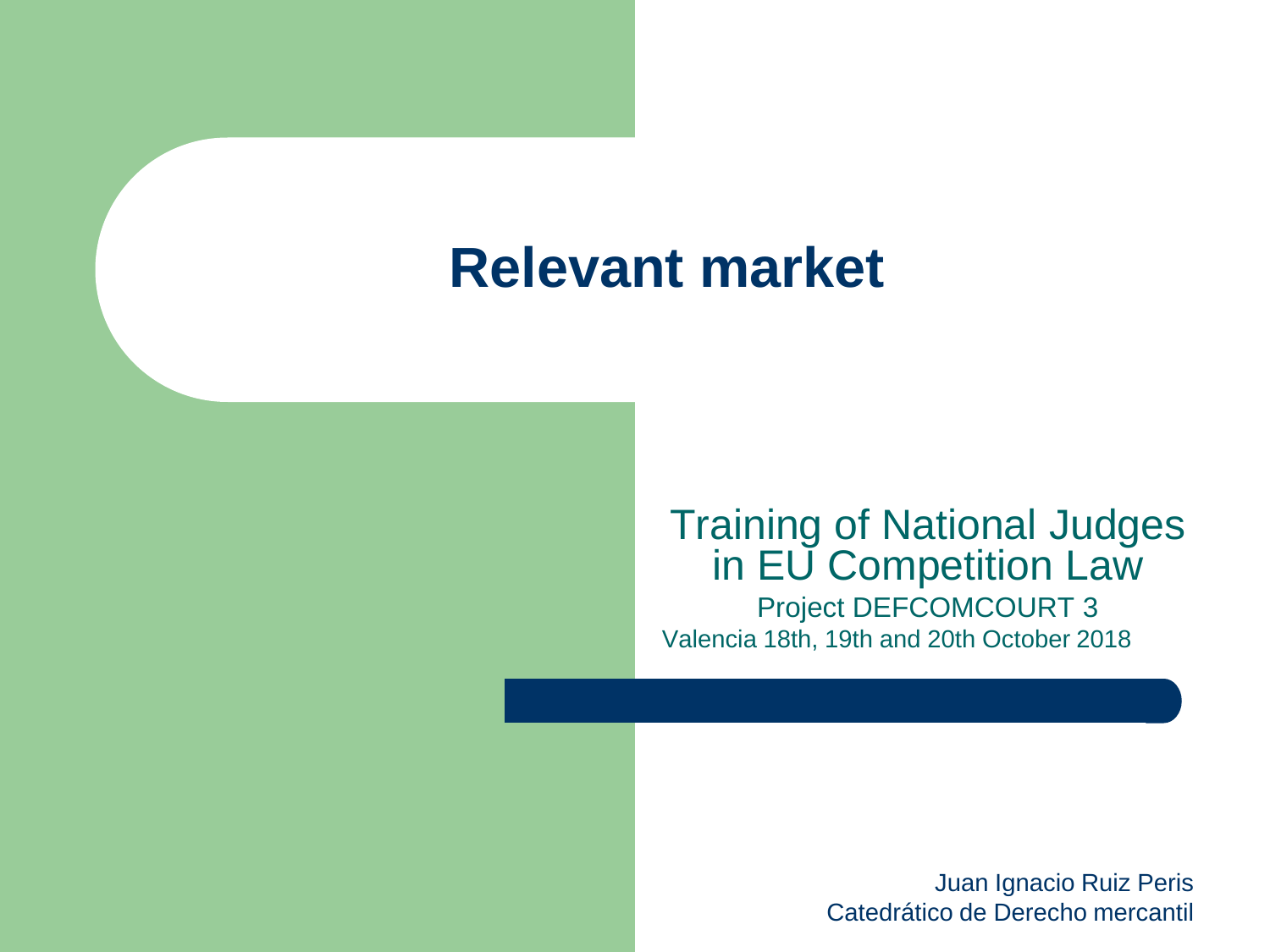### **Concept of relevant market**

- The concept of 'relevant market' is different from other definitions of market often used in other contexts.
- The name doesn't make reference to the area where a company sells its products in a subjective sense.
- Relevant market has an objective dimension.
- It doesn't refer no more broadly to the industry or sector where a company belongs belongs.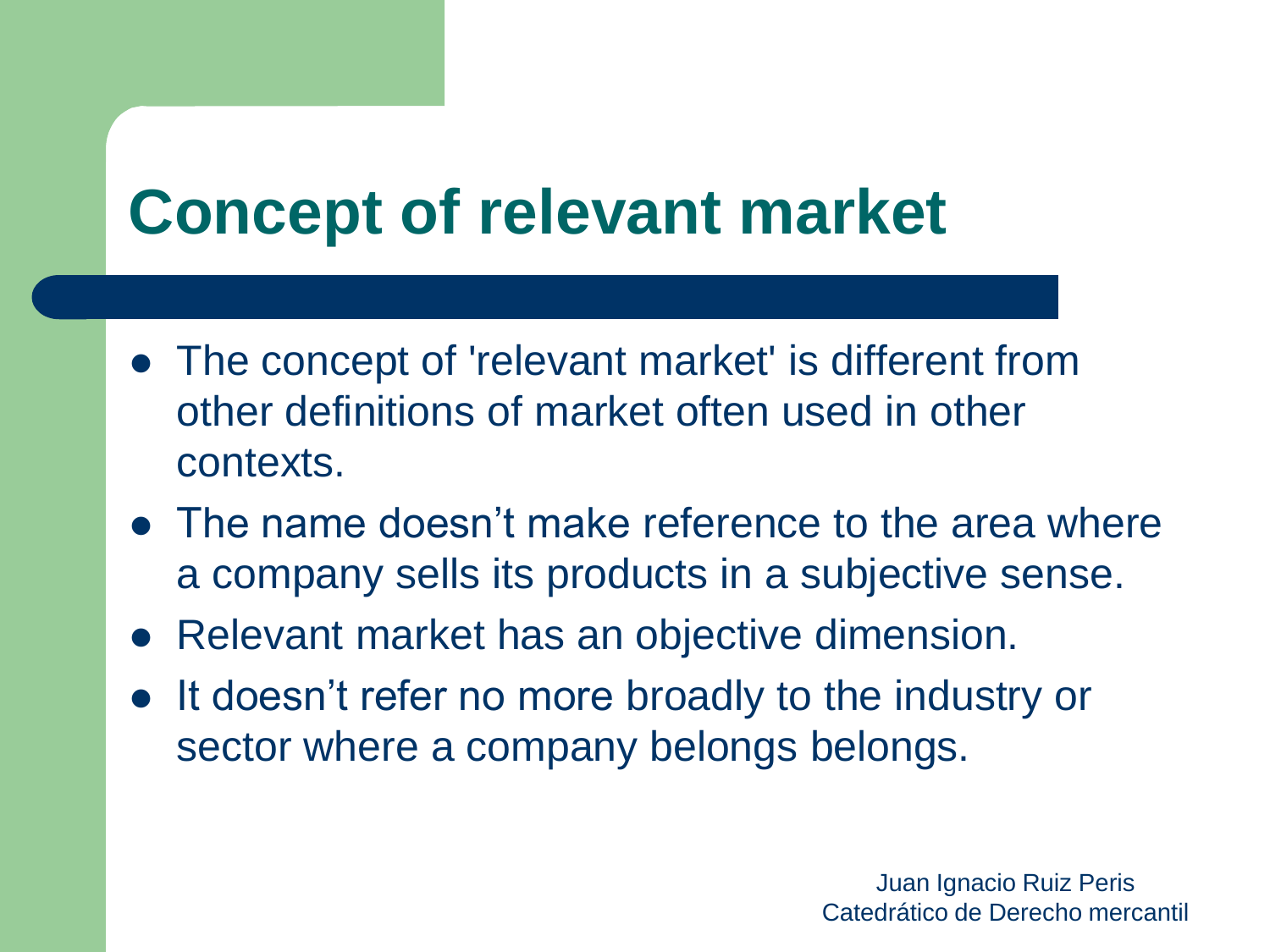### **Relevant market in competition law**

- Relevant market is the space where undertaking competition occurs including both sides offer and demand.
- It has three possible dimensions:
	- Product or service market (product market)\*
	- Geographical dimension (geographical market)\*
	- Temporal dimension (temporal market, in some cases)
- The relevant market is therefore established in general by the combination of the product and geographic markets.
- Only in a few cases temporal dimension results relevant.
- Market definition is relevant in all competition law fields from mergers, through dominance/monopolization to agreements (ODCE Report 2012) Juan Ignacio Ruiz Peris Catedrático de Derecho mercantil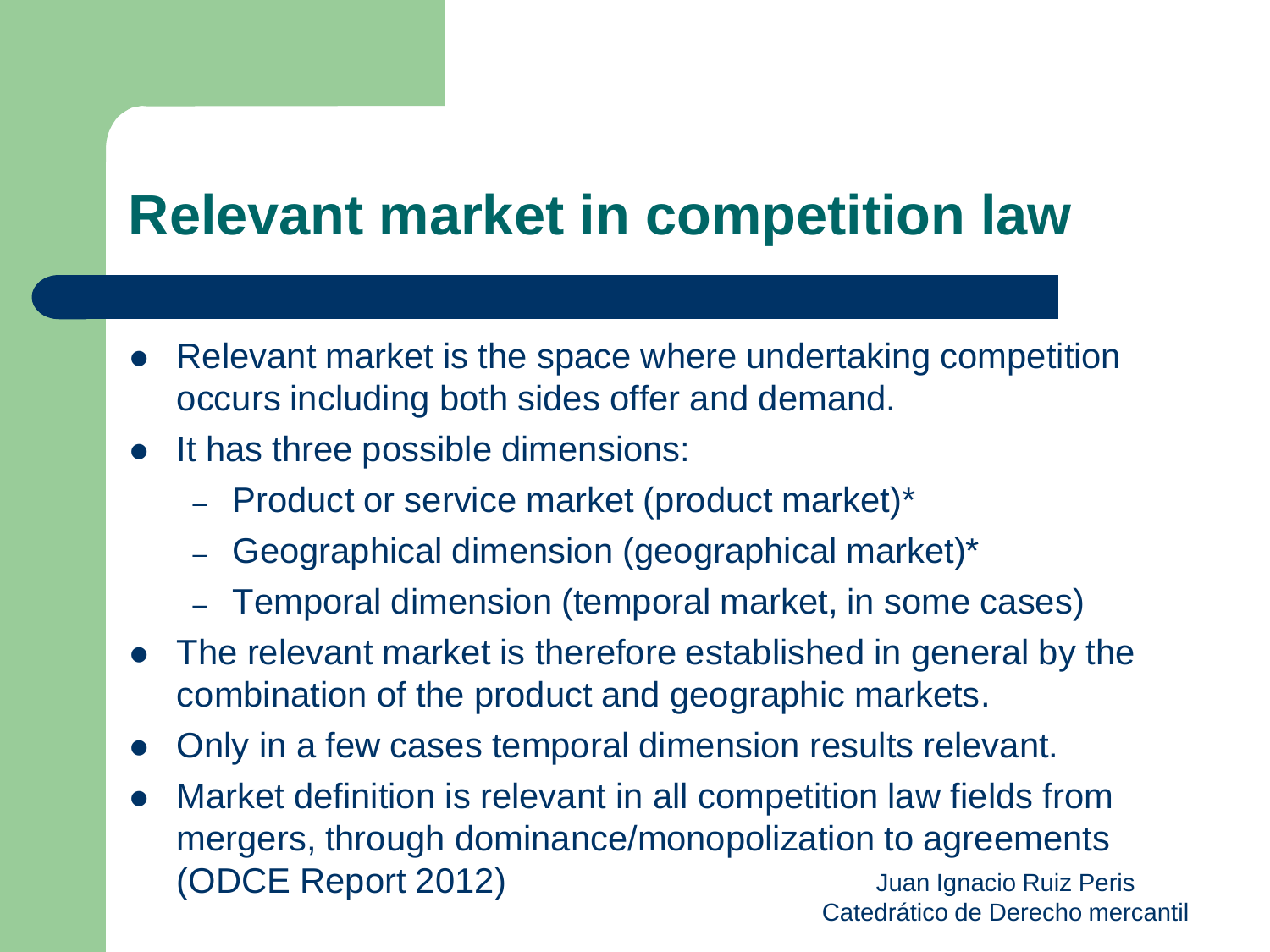### **Product market**

 A relevant product market comprises all those products and/or services which are regarded as interchangeable or substitutable by the consumer, by reason of the products' characteristics, their prices and their intended use'.

> – Regulation (EEC) No 4064/ 89 on the control of concentrations and COMMISSION NOTICE on the definition of relevant market for the purposes Community competition law.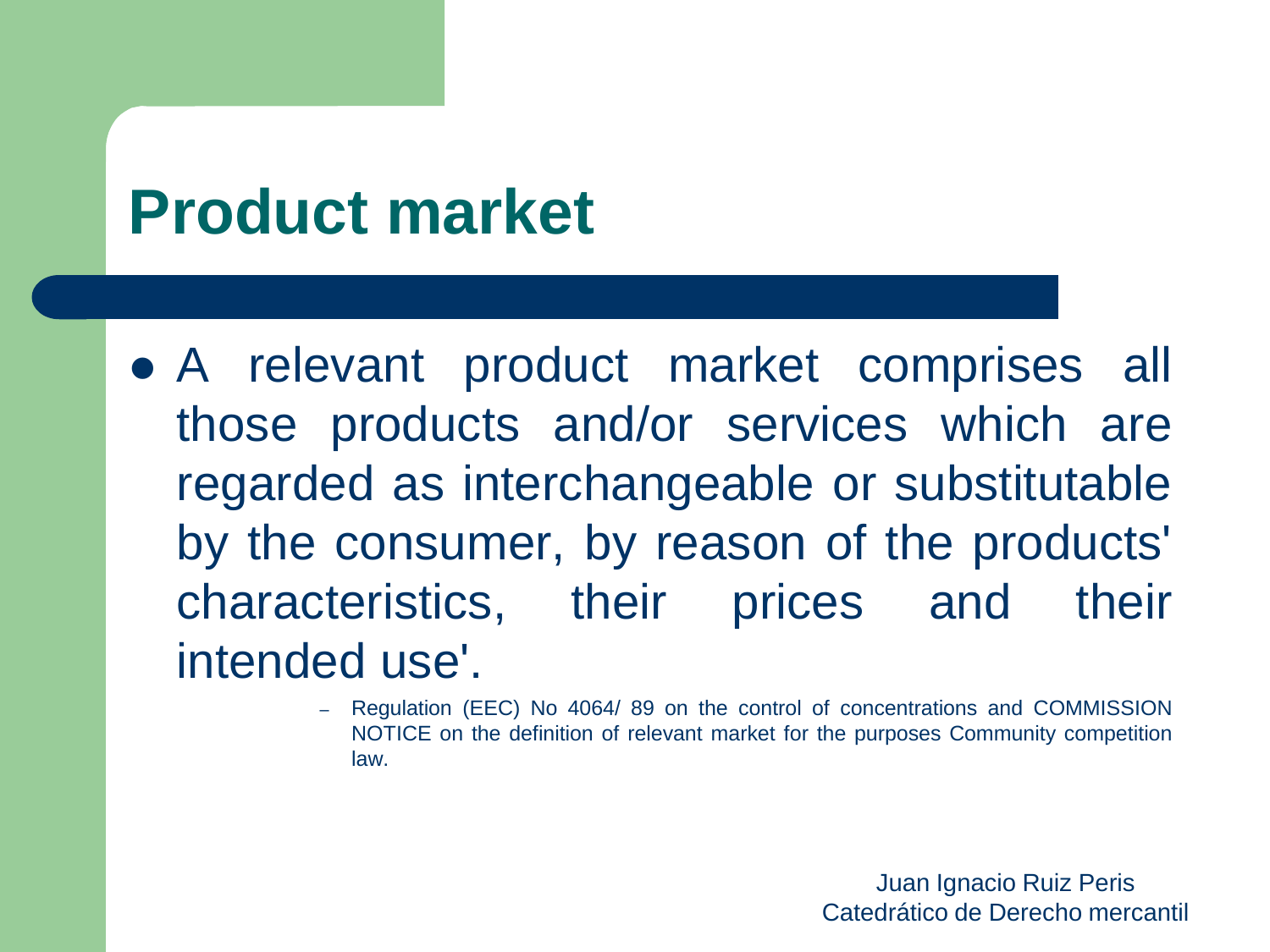## **Geographic market**

- The relevant geographic market comprises the area in which the undertakings concerned are involved in the supply and demand of products or services, in which the conditions of competition are sufficiently homogeneous and which can be distinguished from neighboring areas because the conditions of competition are appreciably different in those area.
	- Regulation (EEC) No 4064/ 89 on the control of concentrations and COMMISSION NOTICE on the definition of relevant market for the purposes Community competition law.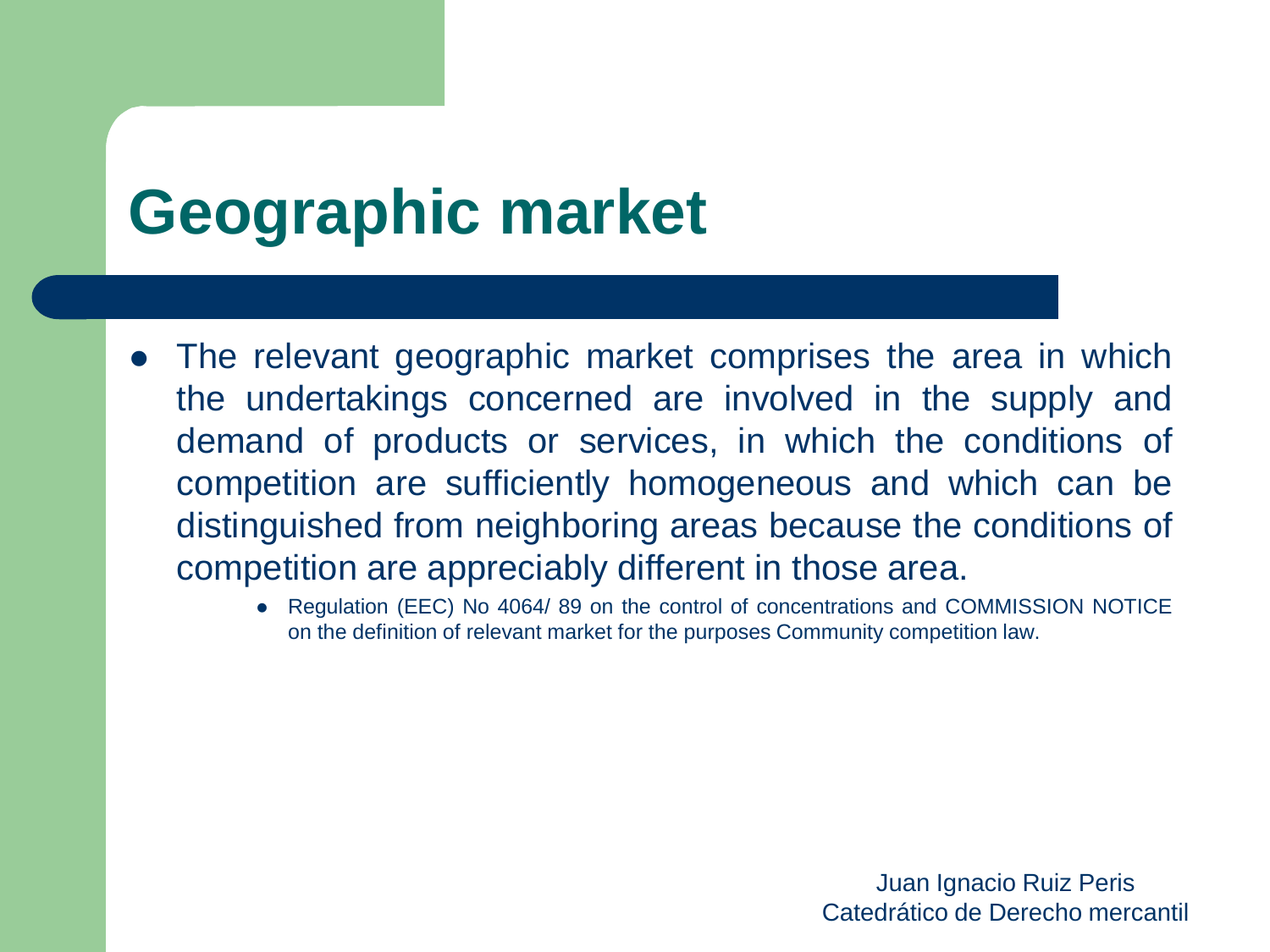#### **Market definition is one of the most fundamental concepts underpinning essentially all competition policy issues**

- Agreements (101 TFEU):
	- De minimis notice
	- Autoevaluation
	- Block exemption
		- Safe harbour quantitative criteria
		- Parallel networks in market
- Dominance (102 TFEU)
	- Dominant position in market
- Mergers (EU Mergers regulation):
	- Merger effects on market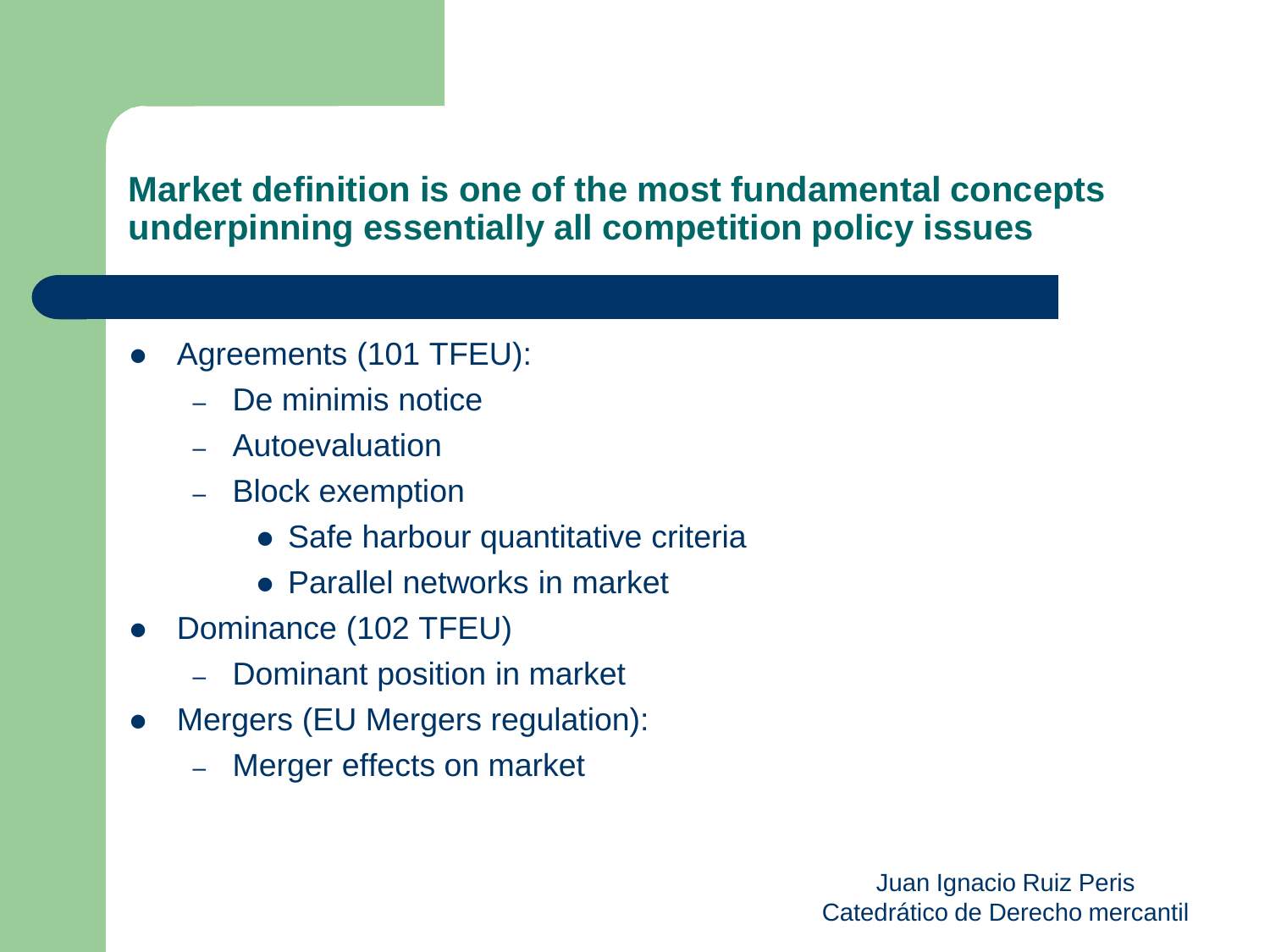### **Market delimitation methods**

#### *Hypothetical Monopolist Test (HMT)*

- *Relevant market includes* all the products and regions in which an hypothetical monopolist that seaks maximize profits may impose an small but significant and non-transitory increase in price **(SSNIP)**.
- **SSNIP** takes account of:
	- Increase of prices between  $5 10$  %-.
	- Reduction of sales
- In many cases it is difficult to obtain enough data to analyze the demand elasticity or the cross elasticity.
- The test is also expensive
- The cellophane fallacy in cases in which dominant undertaking has yet increased to the máximum his prices and any ulterior increment only reduce the sales, leading the buyers to no substitutive products. The result is the inclusión of no substitutive products or services in the market diluting the market power position of the dominant undertaking.
- *Ad hoc or common sense test*
	- As is practiced by the EU Commission.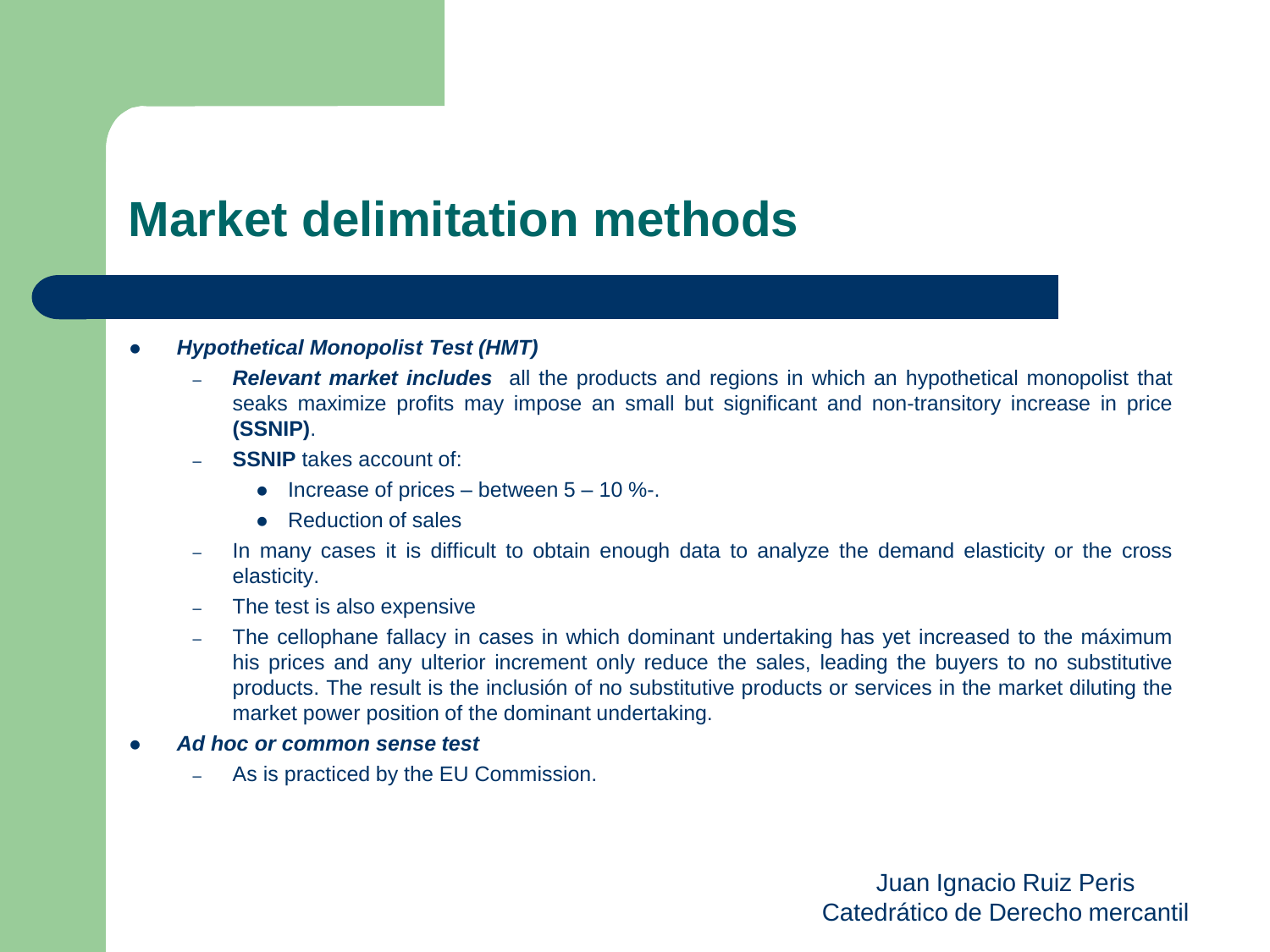# **In general**

- Basically, the exercise of market definition consists in identifying the effective alternative sources of
	- supply for the customers of the undertakings involved, in terms both of products/services and of geographic location of suppliers.
	- buy for the suppliers of the undertakings involved.
- The analysis of the Commission takes account of:
	- the recent past: in certain cases it is possible to analyze evidence relating to recent price variations, for example in terms of substitution between two products or in terms of the customer response;
	- the results of specific studies: elasticity of demand for a product can be assessed by conducting econometric and statistic tests. It is also useful to assess the geographic market in the light of a series of factors (such as culture, language, etc.) which impact on local preferences;
	- the views of customers and competitors: the Commission may contact the main customers and competitors of the firm in question with a view to gathering factual evidence and estimating their reaction in the event of price variations within the geographic area;
	- consumer preferences: the Commission may ask the firms in question to commission market studies before launching a product on the market or fixing its price. It may also contrast the purchasing habits of customers on the relevant market with those of other customers on a separate geographic market in so far as the conditions are the same;
	- barriers (regulatory or others) and costs associated with switching demand to other products or areas;
	- different categories of customer and price discrimination: a distinct group of customers may constitute a narrower, distinct market when such a group could be subject to price discrimination.
	- Correlation analisys \*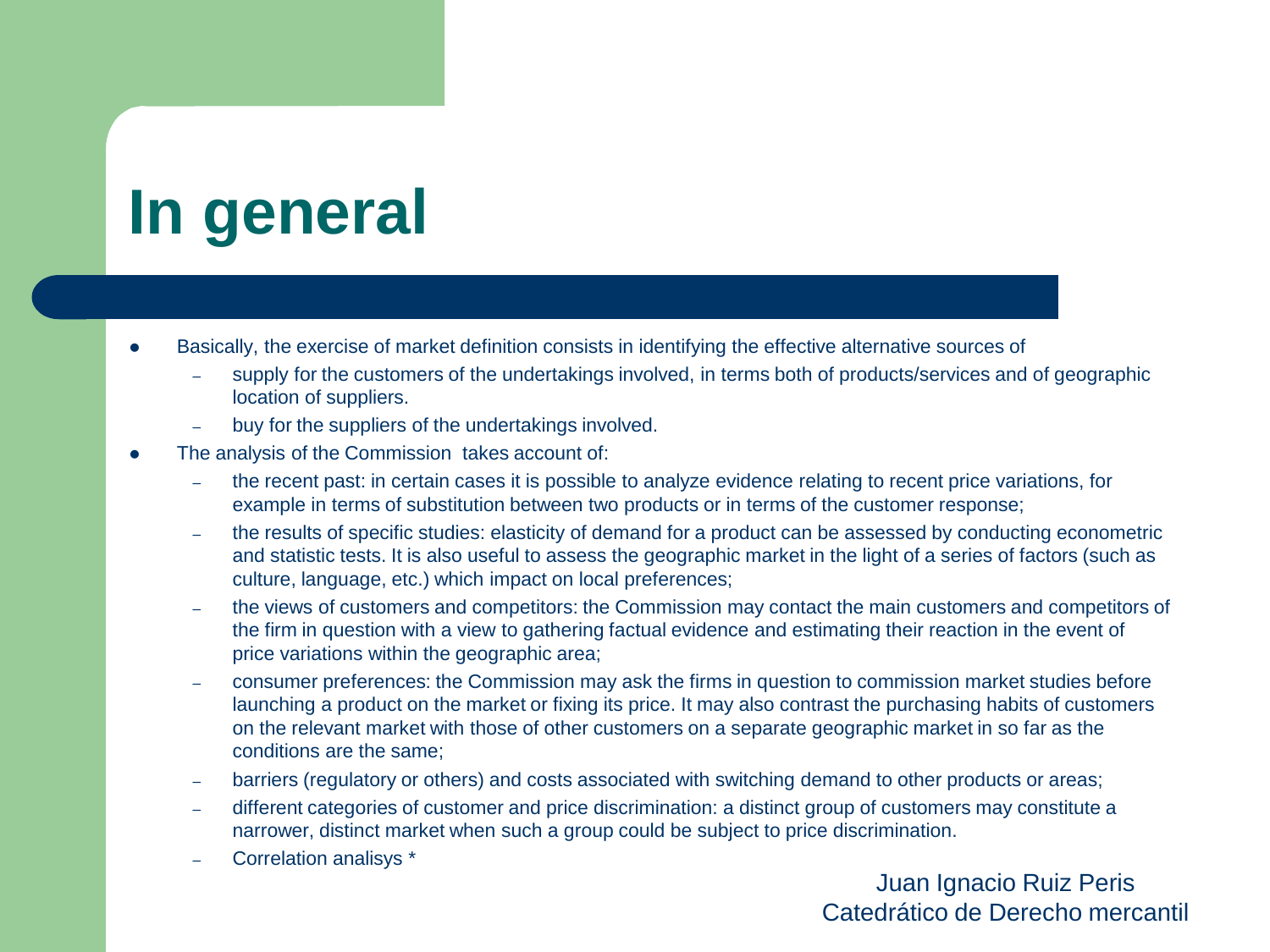### **Precedent**

- However the relevant market analysis should be independent in each case EU Commission tends in practice to take into account the precedents and its delimitation of the relevant market.
- When precedent comes from another jurisdiction should be taken into account questions as the consumer different tastes or the different institutional frame on the market.
- But also when the precedent comes from the european jurisdiction may be problematic. It is needed to evaluate it in relation to:
	- changes in market
	- evolution of technology
	- legal change
	- change in consumer taste
	- new products in the market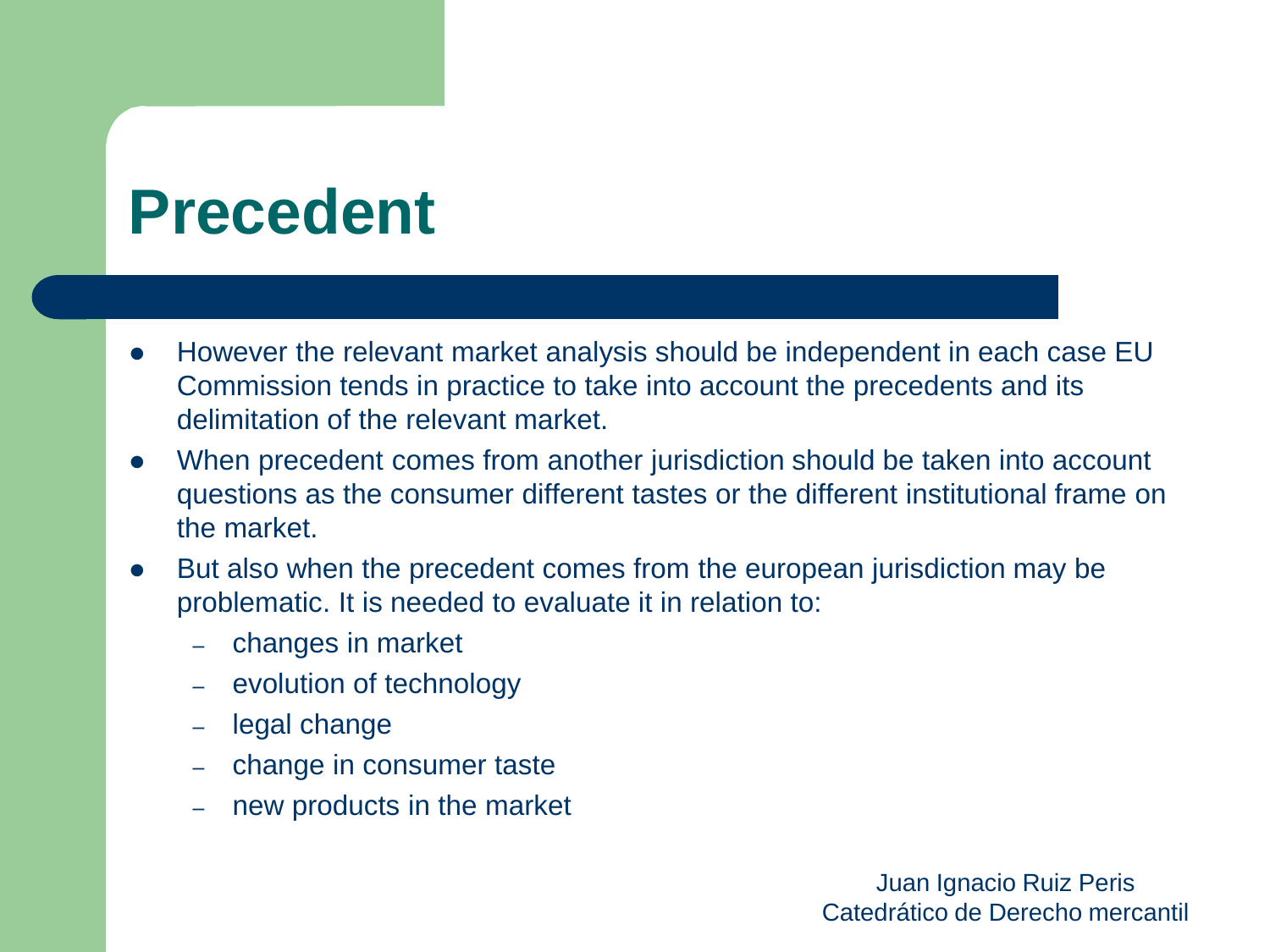### **Product or service substitutability**

#### demand-side substitutability \*

- Cross demand substitutability studies
	- Positive cross elasticity implies products are subtitutable e.g. butter/margarine (+0,81 Global)
	- Negative cross elasticity implies products are complementary (-0,71 Global)

#### supply-side substitutability\*\*

– When suppliers are able to switch production to the relevant products and market them in the short term without incurring significant additional costs or risks in response to small and permanent changes in relative prices - paper market -.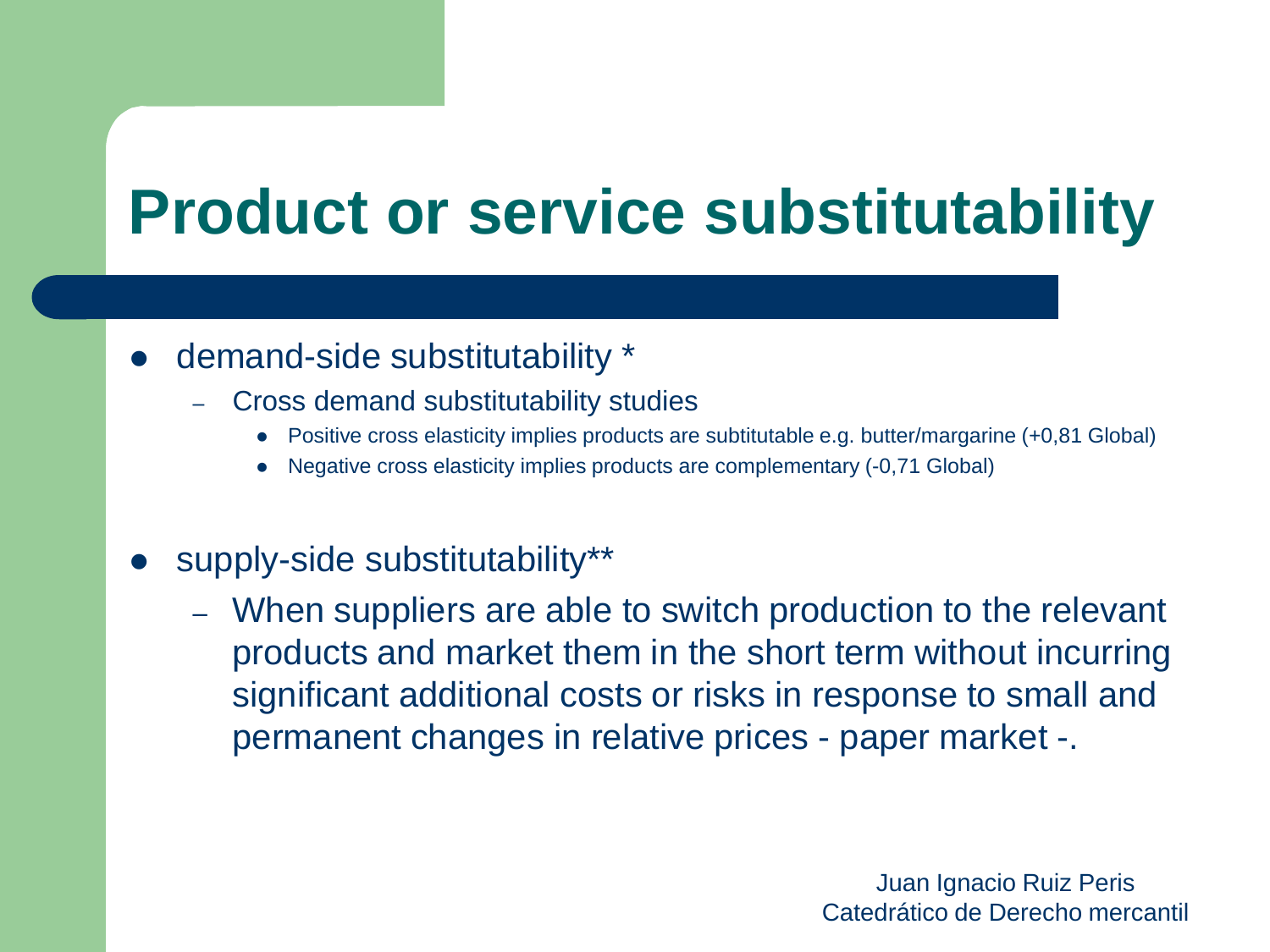### **Some useful concepts in relation with relevant market**

- Market shares
- Market power
- Market concentration
- Dominant position
- **Market barriers**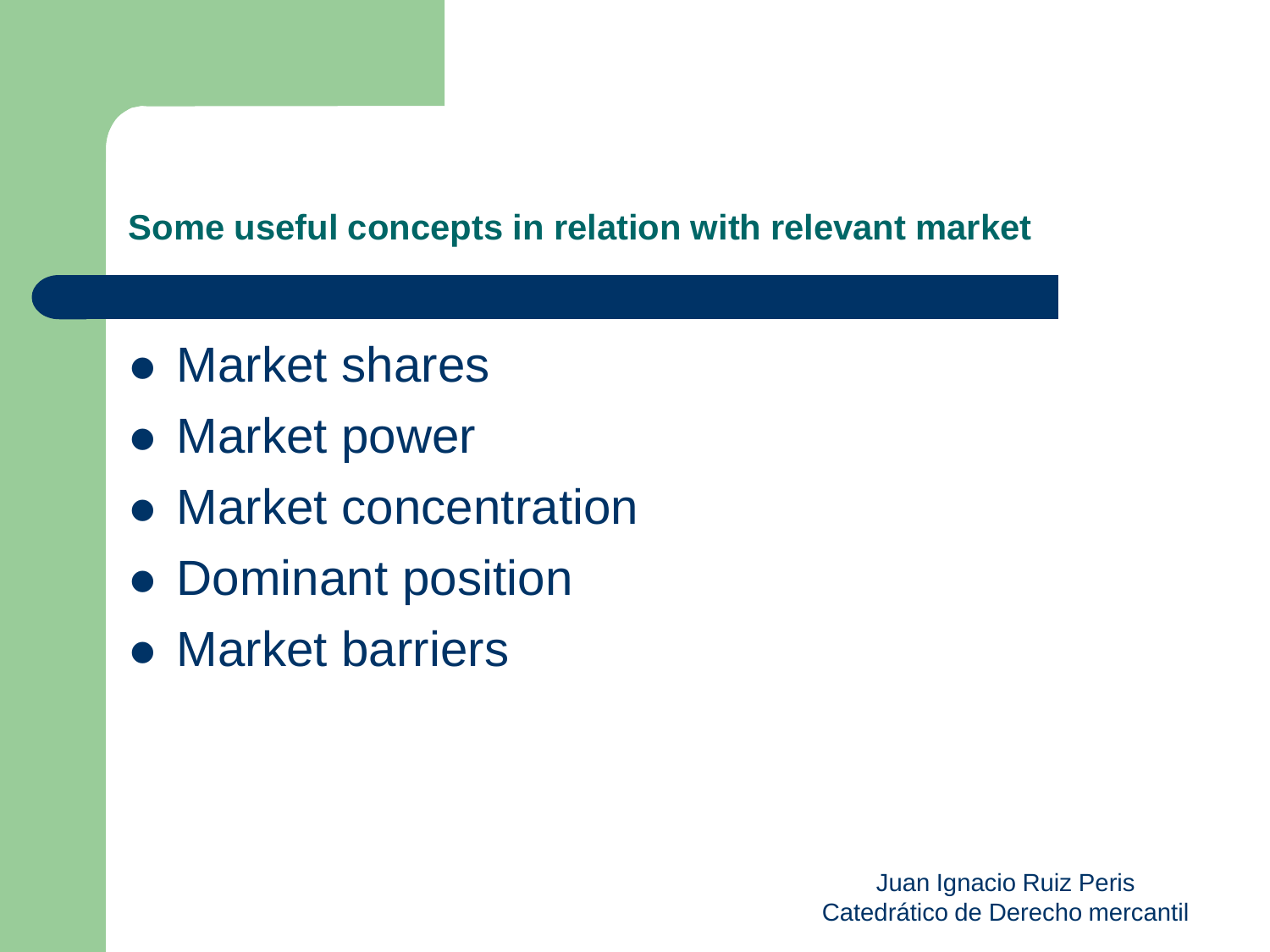### **Market shares**

- The definition of the relevant market in both its product and geographic dimensions allows the market operators (suppliers, customers, consumers) to be identified.
- On that basis, the total market size and the market share of each supplier can be calculated with reference to their sales of the relevant product in the relevant area.
- Relevant information may be found on:
	- companies' estimates
		- The Commission will usually ask each supplier in the relevant market to provide its own sales in order to calculate total market size and market shares .
	- studies commissioned from industry consultants or trade associations
	- the companies' turnover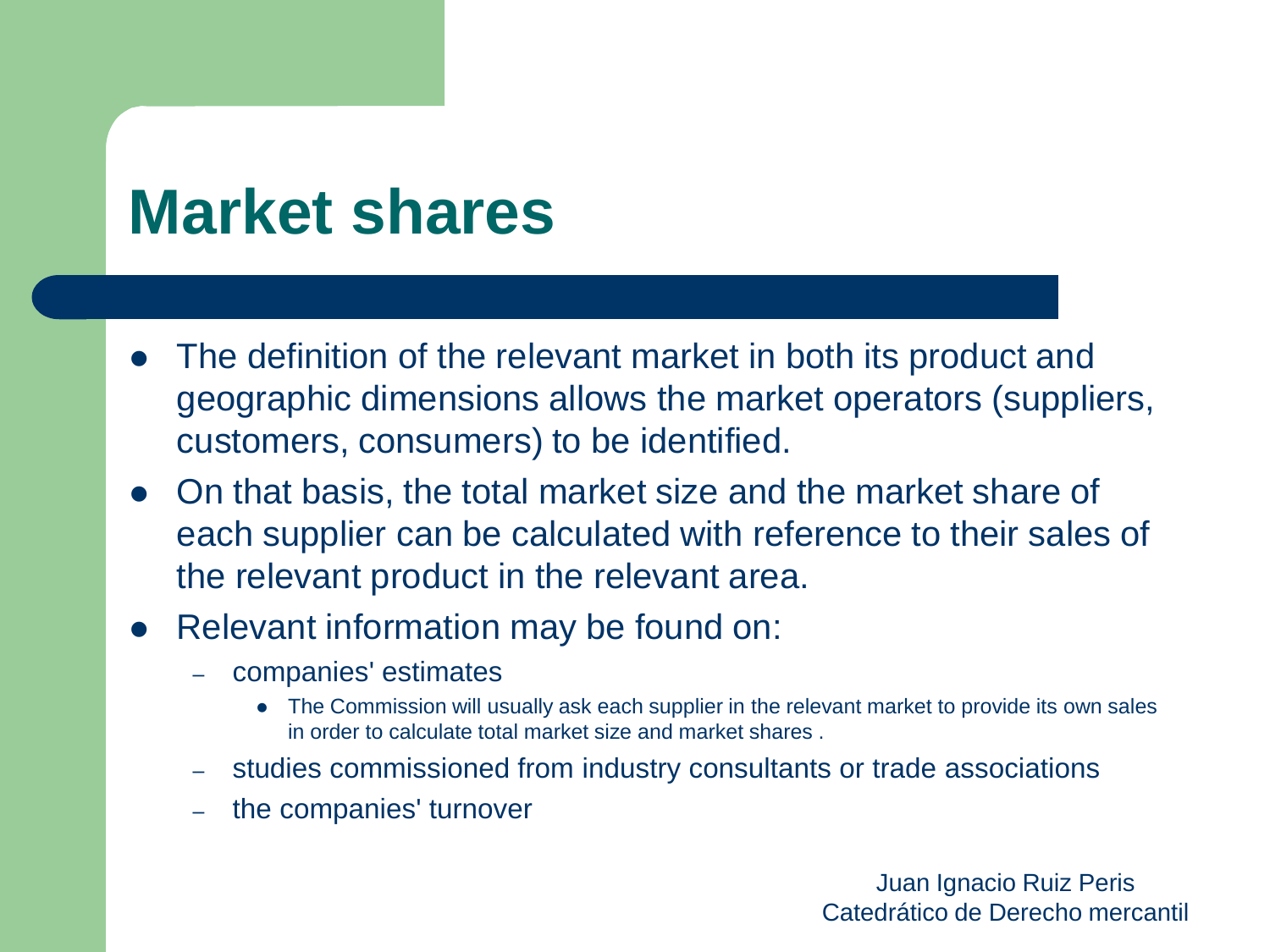### **Market power**

- Market power is the ability of a firm to maintain the market price of a good or service over the competitive level for a long period.
- Market competitors that have market power are therefore sometimes referred to as "price makers" or "price setters".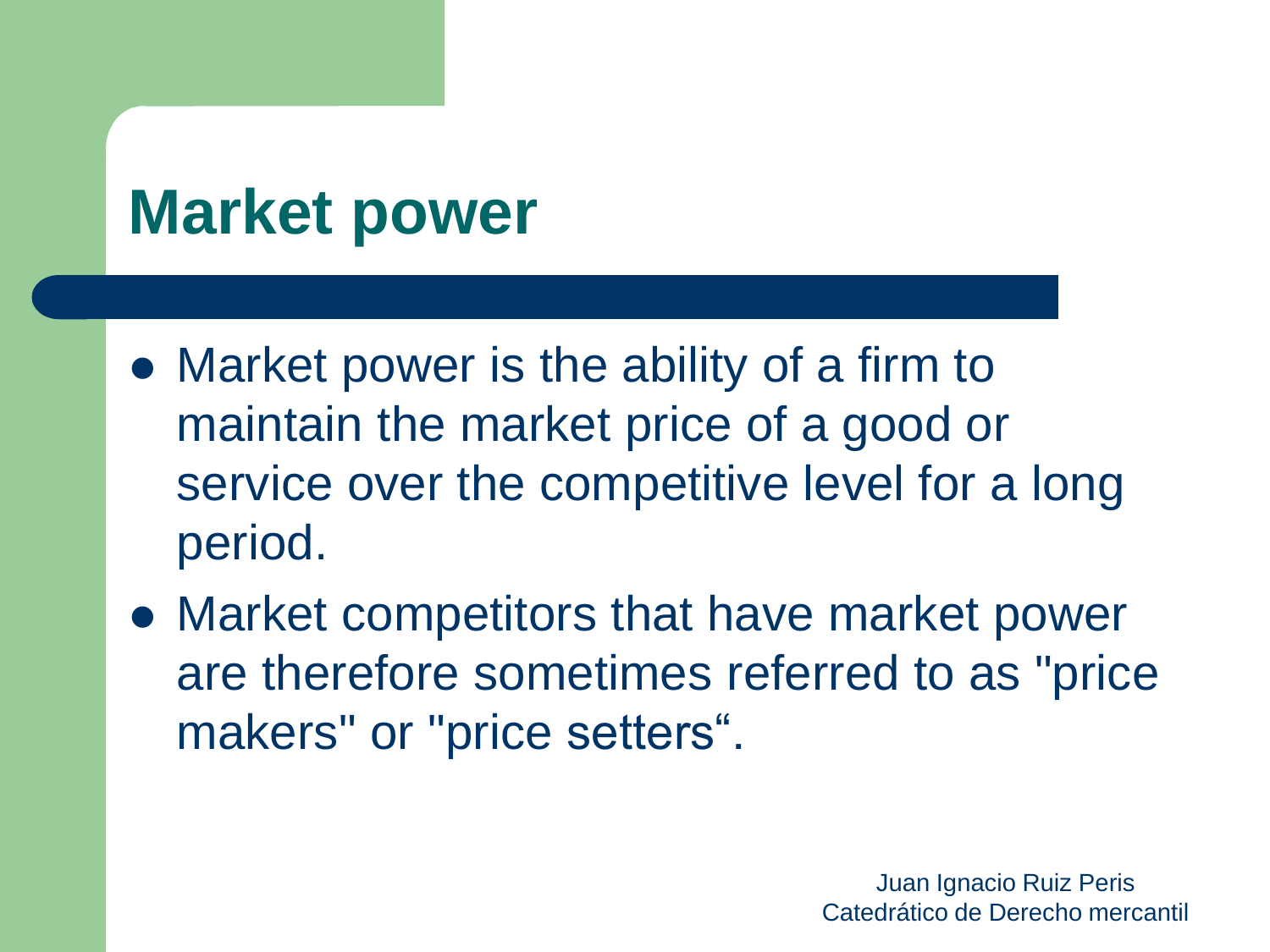### **Market concentration Herfindahl–Hirschman Index (HHI)**

- HHI is a commonly accepted measure of market concentration.
- The HHI is calculated by squaring the market share of each firm competing in the market and then summing the resulting numbers.
	- For example, for a market consisting of four firms with shares of 30, 30, 20, and 20 percent, the HHI is  $2,600(302 + 302 + 202 + 202 = 2,600)$ .
- The HHI takes into account the relative size distribution of the firms in a market.
	- It approaches zero when a market is occupied by a large number of firms of relatively equal size and
	- reaches its maximum of 10,000 points when a market is controlled by a single firm.
- The agencies generally consider markets in which the HHI is
	- between 1,500 and 2,500 points to be moderately concentrated, and consider markets in which the HHI is
	- in excess of 2,500 points to be highly concentrated.
- Transactions that increase the HHI by more than 200 points in highly concentrated markets are presumed likely to enhance market power under U.S. Department of Justice & FTC, Horizontal Merger Guidelines § 5.3 (2010)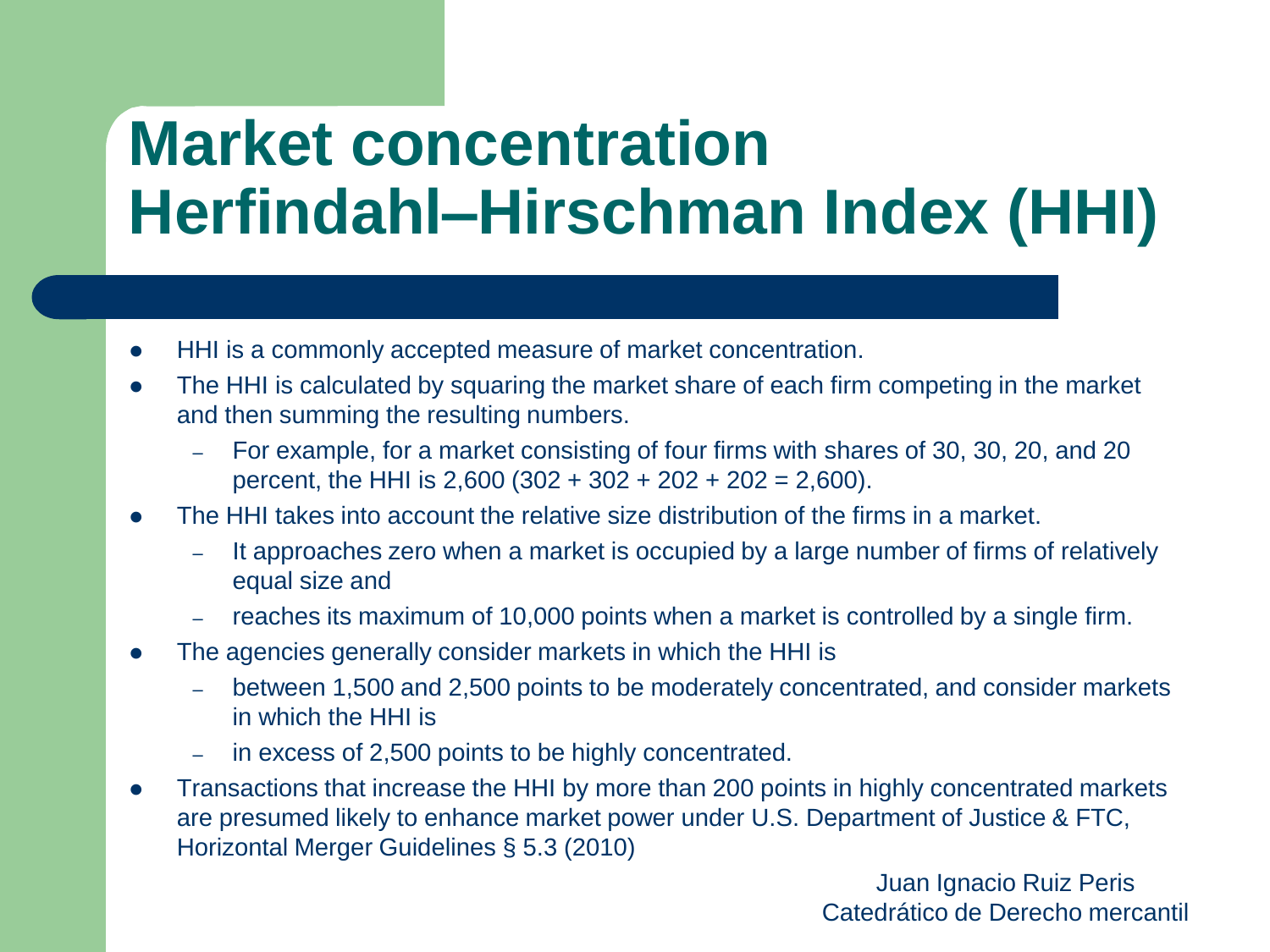# **Dominant position**

 Under the Community's competition rules, a dominant position is such that a firm or group of firms would be in a position to behave to an appreciable extent independently of its competitors, customers and ultimately of its consumers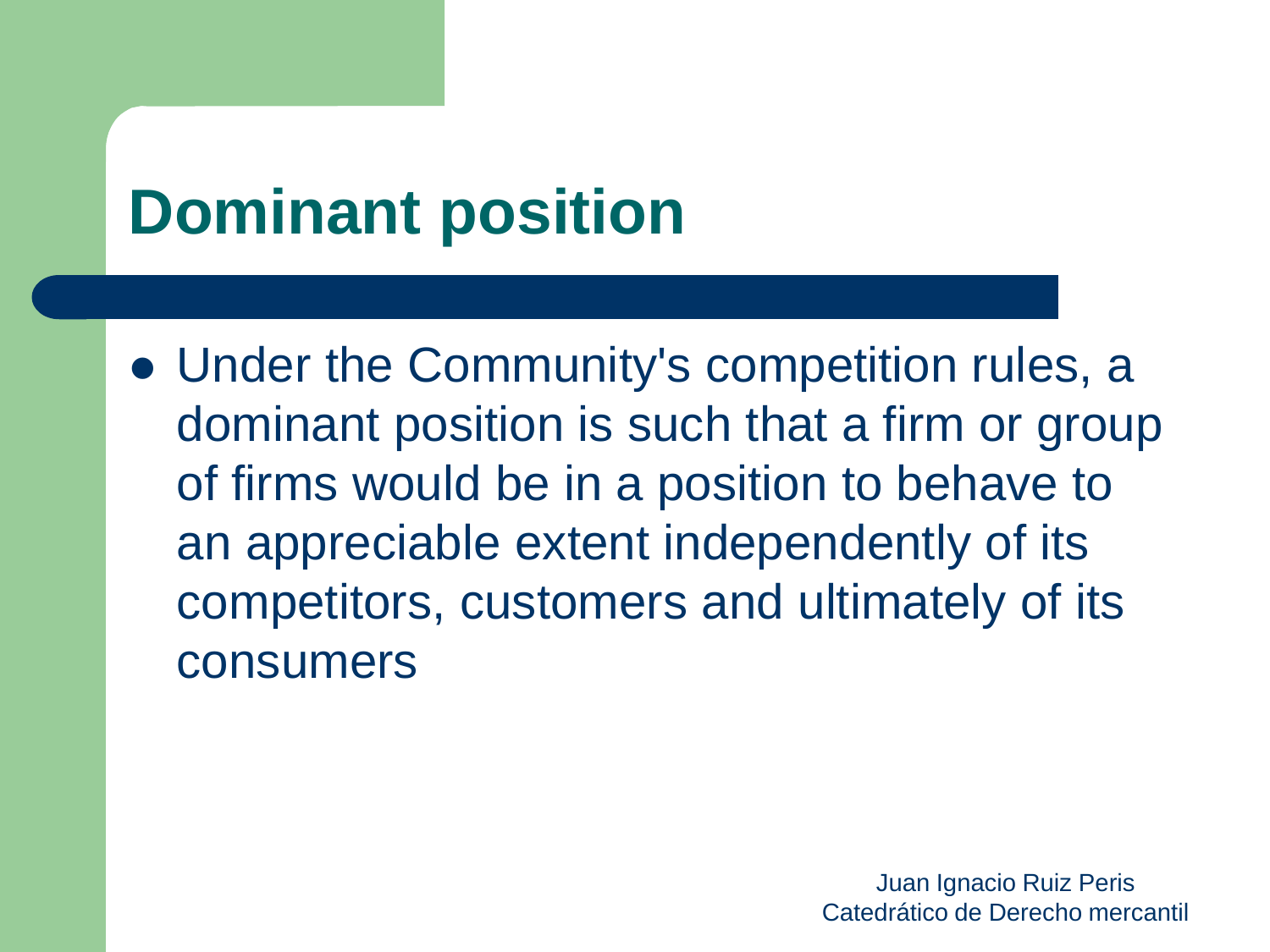### **Market Barriers**

- access to distribution channels
- costs associated with setting up a distribution network
- need to incur specific capital investment or loss in current output in order to switch to alternative inputs
- presence of regulatory barriers
	- public procurement,
	- price regulations,
	- quotas and tariffs limiting trade or production,
	- technical standards,
	- monopolies,
	- freedom of establishment,
	- requirements for administrative authorizations,
	- packaging regulations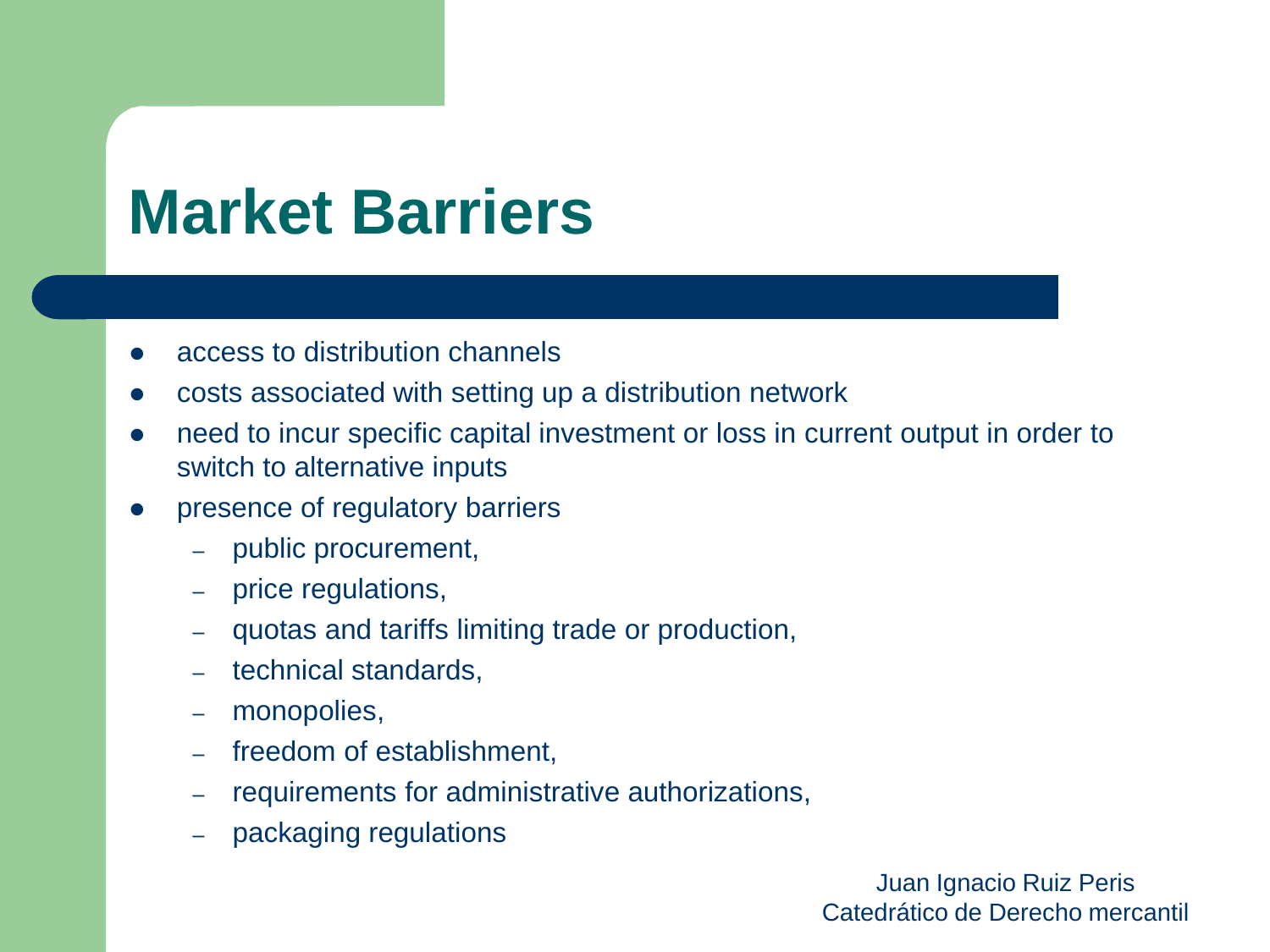### **Product Market**

- In most cases, a decision about the limits of the relevant product market will have to be based on the consideration of a number of criteria and different items of evidence.
	- **Precedents**
	- Cross demand substitutability studies
	- Dialogue with undertakings and customers, relevant professional associations, and companies active in upstream markets.
	- Written requests for information to the market players
		- relating to the perceptions of companies about reactions to hypothetical price increases and their views of the boundaries of the relevant market.
		- ask for provision of the factual information the Commission deems necessary to reach a conclusion on the extent of the relevant market.
	- visits or inspections to the premises of the parties, their customers and/or their competitors, in order to better understand how products are manufactured and sold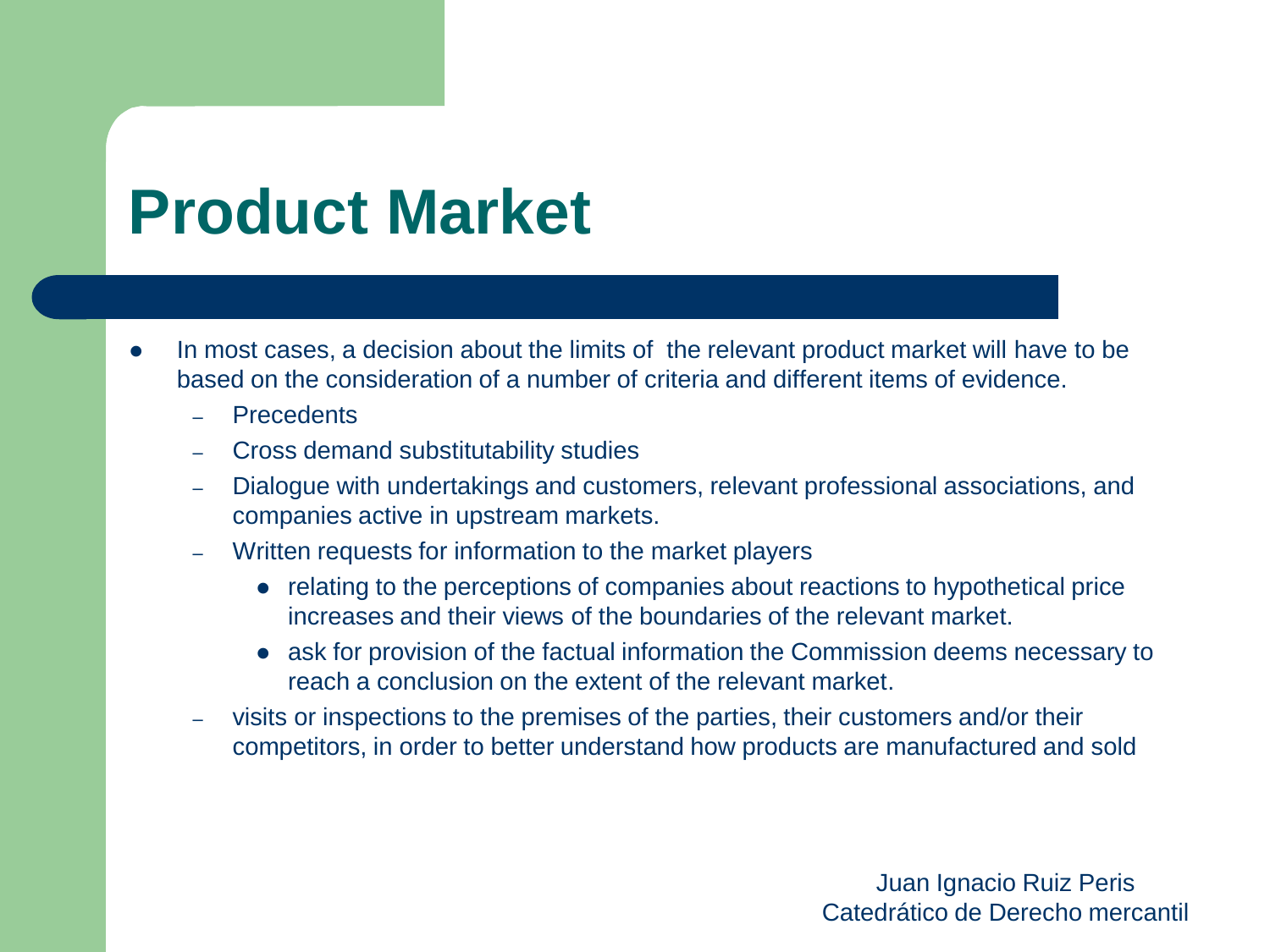### **Relevant evidences**

- Evidence of substitution in the recent past
- Quantitative tests which estimates of elasticities and cross-price elasticities for the demand of a product
- Views of customers and competitors
- Consumer preferences in the case of consumer goods (Marketing studies)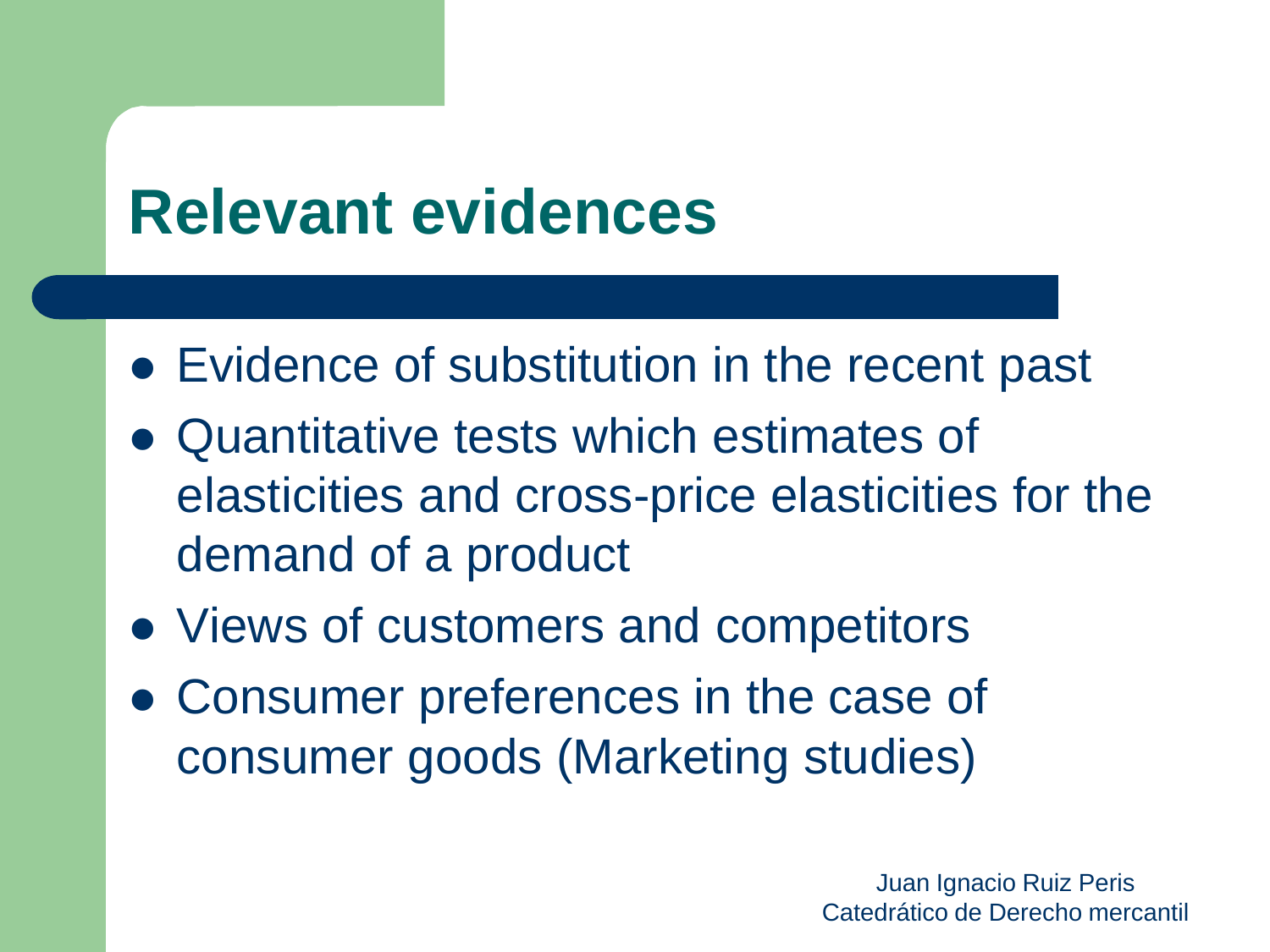# **Geographical Market analysis**

- It will take a preliminary view of the scope of the geographic market on the basis of broad indications as to
	- the distribution of market shares between the parties and their competitors
	- pricing and price differences at national and Community or EEA level
- This initial view is used basically as a working hypothesis to focus the Commission's enquiries for the purposes of arriving at a precise geographic market definition.
- Exploration of the reasons behind any particular configuration of prices and market shares.
- Analyze whether the customers of the parties would switch their orders to companies located elsewhere in the short term and at a negligible cost.
- A further check will be carried out to ensure that those companies located in differing areas do not face impediments- barriers - in developing their sales on competitive terms throughout the whole geographic market.